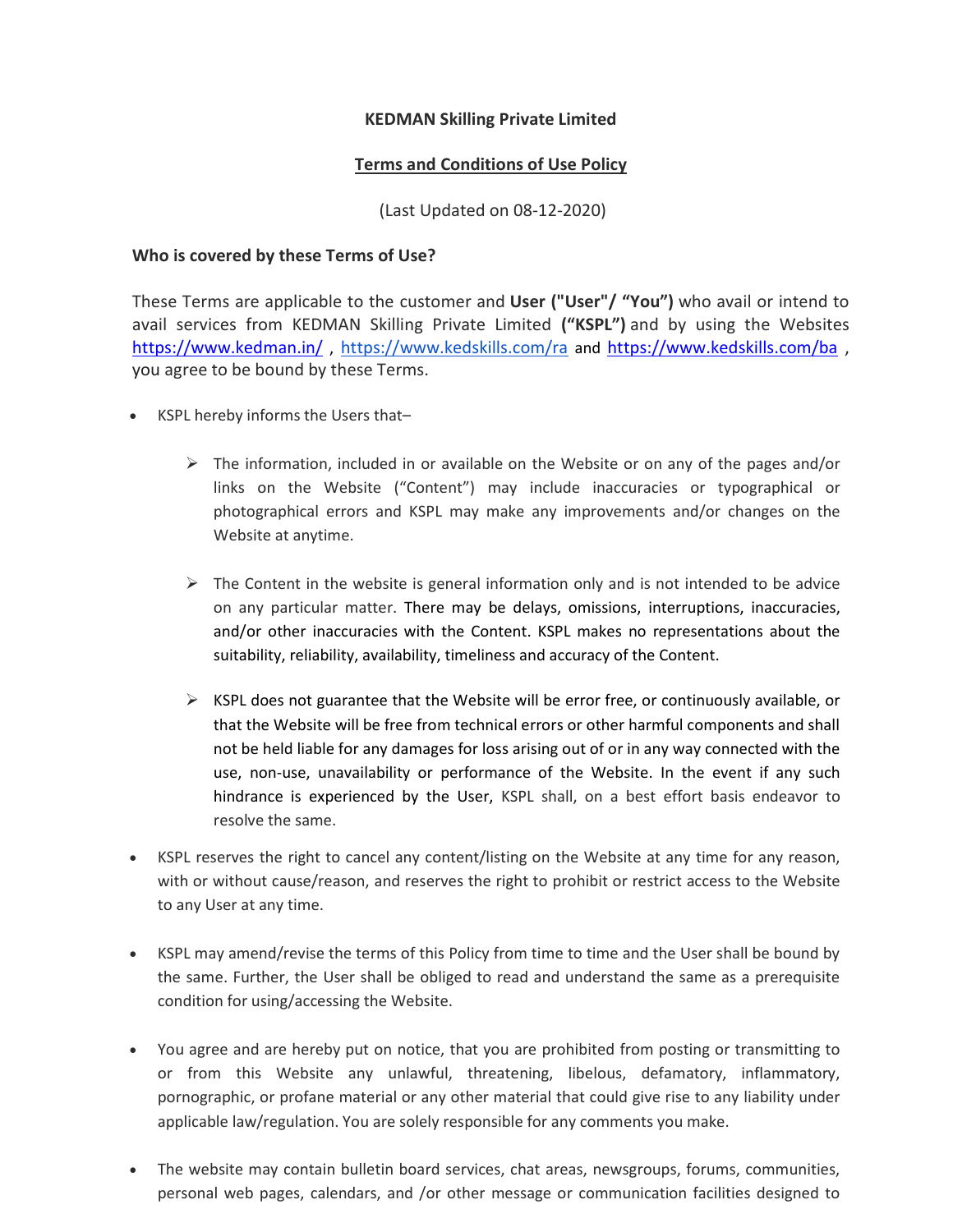enable you to communicate with the public at large or with a group (collectively, "Communication Services"), you agree to use the Communication Services only to post, send and receive messages and material that are proper and related to the particular Communication Service. By way of example, and not as a limitation, you agree that when using a Communication Service, you will not:

- $\triangleright$  Defame, abuse, harass, stalk, threaten or otherwise violate the legal rights (such as rights of privacy and publicity) of others.
- $\triangleright$  Publish, post, upload, distribute or disseminate any inappropriate, profane, defamatory, infringing, obscene, indecent or unlawful topic, name, material orinformation.
- $\triangleright$  Upload files that contain software or other material protected by intellectual property laws (or by rights of privacy of publicity) unless you own or control the rights thereto or have received all necessary consents.
- $\triangleright$  Upload files that contain viruses, corrupted files, or any other similar software or programs that may damage the operation of another's computer.
- $\triangleright$  Advertise or offer to sell or buy any goods or services for any business purpose, unless such Communication Service specifically allows such messages.
- $\triangleright$  Conduct or forward surveys, contests, pyramid schemes or chain letters.
- $\triangleright$  Download any file posted by another User of a Communication Service that you know, or reasonably should know, cannot be legally distributed in such manner.
- $\triangleright$  Falsify or delete any author attributions, legal or other proper notices or proprietary designations or labels of the origin or source of software or other material contained in a file that is uploaded.
- $\triangleright$  Restrict or inhibit any other User from using and enjoying the Communication Services.
- $\triangleright$  Violate any law / regulation / guidelines which may be applicable for any particular Communication Service.
- $\triangleright$  Violate any applicable laws and / or regulations.
- KSPL has no obligation to monitor the Communication Services. However, KSPL reserves the right to review materials posted to a Communication Service and to remove any materials in its sole discretion.
- You are advised to exercise caution if you are submitting any personally identifying information about you in any Communication Service. By making such submission, you warrant and represent that you own or otherwise control all of the rights to your submission including, without limitation, all the rights necessary for you to provide, post, upload, input or submit the submissions.
- KSPL does not control or endorse the content, messages or information found in any Communication Service and, therefore, KSPL specifically disclaims any liability with regard to the Communication Services and any actions resulting from your participation in any Communication Service.
- It is hereby clarified that software (if any) that is made available to download from the Website, excluding software that may be made available by end-users through a Communication Service, ("Software") is the product of the software provider. Your use of the Software is governed by the